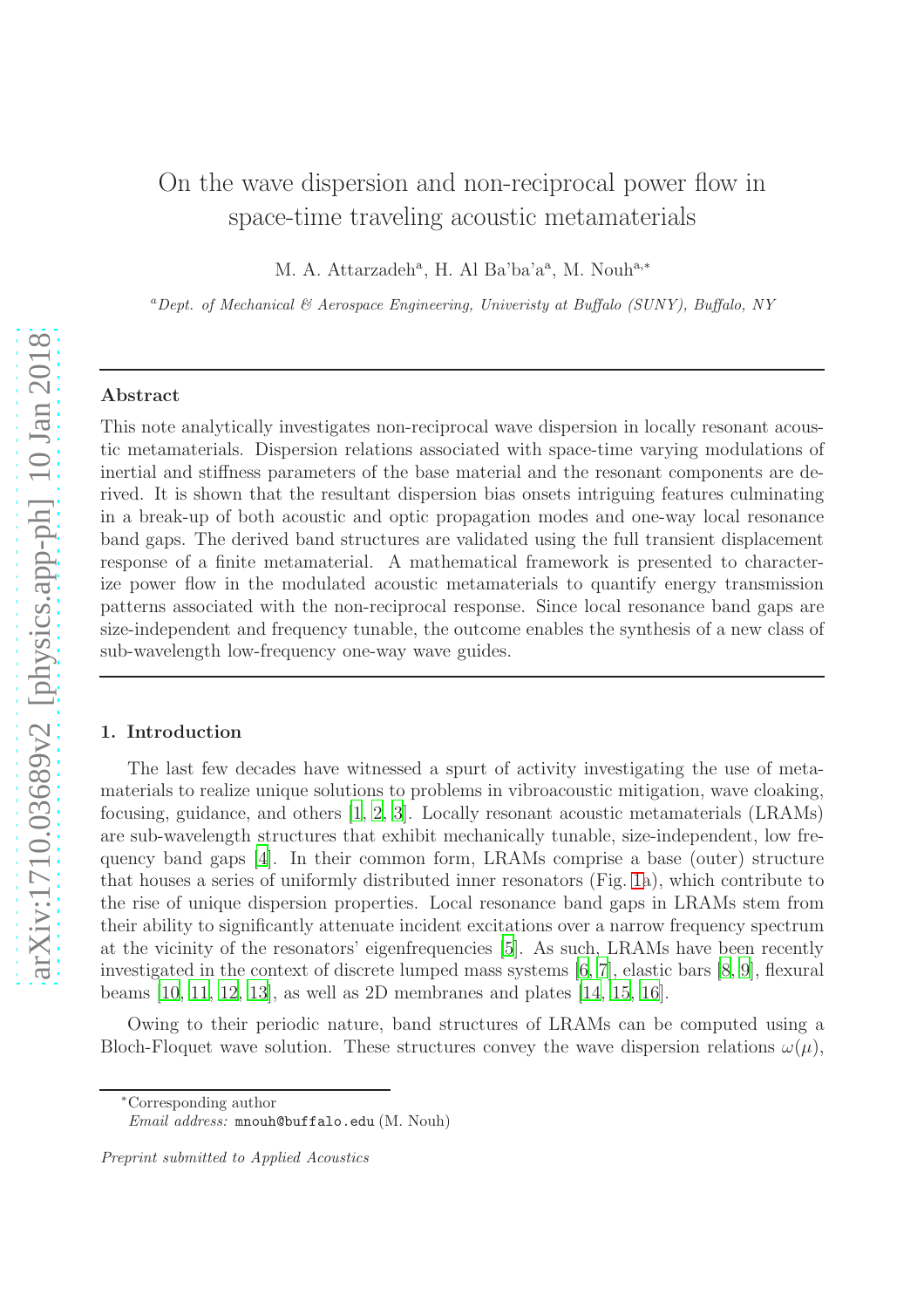where  $\omega$  is the frequency and  $\mu$  is the dimensionless wavenumber. Due to elastodynamic reciprocity, band structures of LRAMs are symmetric about  $\mu = 0$  implying that waves travel from point A to B in the same manner they would travel from B to A [\[17\]](#page-10-4). Breaking this reciprocity in 1D systems creates a bias in the band structures intended to force waves to travel differently in opposing directions [\[18](#page-10-5), [19](#page-10-6)]. Non-reciprocity in metamaterials have been very recently utilized to synthesize, among others, acoustic guides [\[20](#page-10-7)] and static displacement amplifiers [\[21\]](#page-10-8). Means to induce non-reciprocal behavior include introduction of large nonlinearities, topological features, and material fields that travel in time and space [\[22,](#page-10-9) [23](#page-10-10)]. The latter has been recently demonstrated in elastic metamaterials using a perturbation approach [\[24](#page-10-11)]. Although very challenging, several efforts have recently investigated achieving material variations in time using negative capacitance piezoelectric shunting [\[25](#page-10-12)], inductance-based resonance control [\[26](#page-10-13)], and magnetoelastic materials [\[27](#page-10-14)]. In this work, we build on the work developed in [\[28\]](#page-10-15) for non-resonant space-time traveling phononic lattices to develop a mathematical framework that captures and predicts non-reciprocal dispersion physics in lumped time-traveling LRAMs. After analytically deriving the asymmetric wave dispersion relations based on a defined unit-cell, we validate the framework using the finite band structures reconstructed from the actual response of an LRAM chain of a known length. Furthermore, we present a structural intensity analysis of the non-reciprocal LRAMs and derive the power flow maps associated with the non-reciprocal energy transmission in the LRAM as a result of the imposed modulations.

This note is organized in four sections. Following the introduction, we begin by deriving the governing equations for spatiotemporally modulated mass and stiffness properties for both the base and the resonant components of a lumped LRAM to obtain the non-reciprocal dispersion relations. Through numerical simulations, a 2-Dimensional Fourier Transform (2D-FT) is then performed to validate the obtained band structure derived analytically. To further investigate the non-reciprocal behavior, in the subsequent section we investigate the LRAM using the energy-based structural intensity analysis (SIA) to capture the power flow patterns within the non-reciprocal range. Finally, the conclusions are briefly summarized.

# 2. Dispersion Relations

#### 2.1. Mathematical Formulation

To onset acoustic non-reciprocity, the parameters of the LRAM have to undergo a traveling-wave like modulation. As such, we begin by deriving mass m and stiffness k properties which travel simultaneously in time and space. Contrary to the conventional unit cell definition, we define a unit cell of a subset of lumped masses, spanning a length  $d$ , that constitute a single cycle of property variation (Fig. [1a](#page-2-0)). We also denote each spring-mass system and its resonator as a sub-cell. Consequently, we consider harmonic variation of m and  $k$  as follows

$$
m_{\gamma}^{j}(t) = \bar{m}_{\gamma} + \tilde{m}_{\gamma} \cos \left(\omega_{0} t + \kappa_{0} j\right) \tag{1}
$$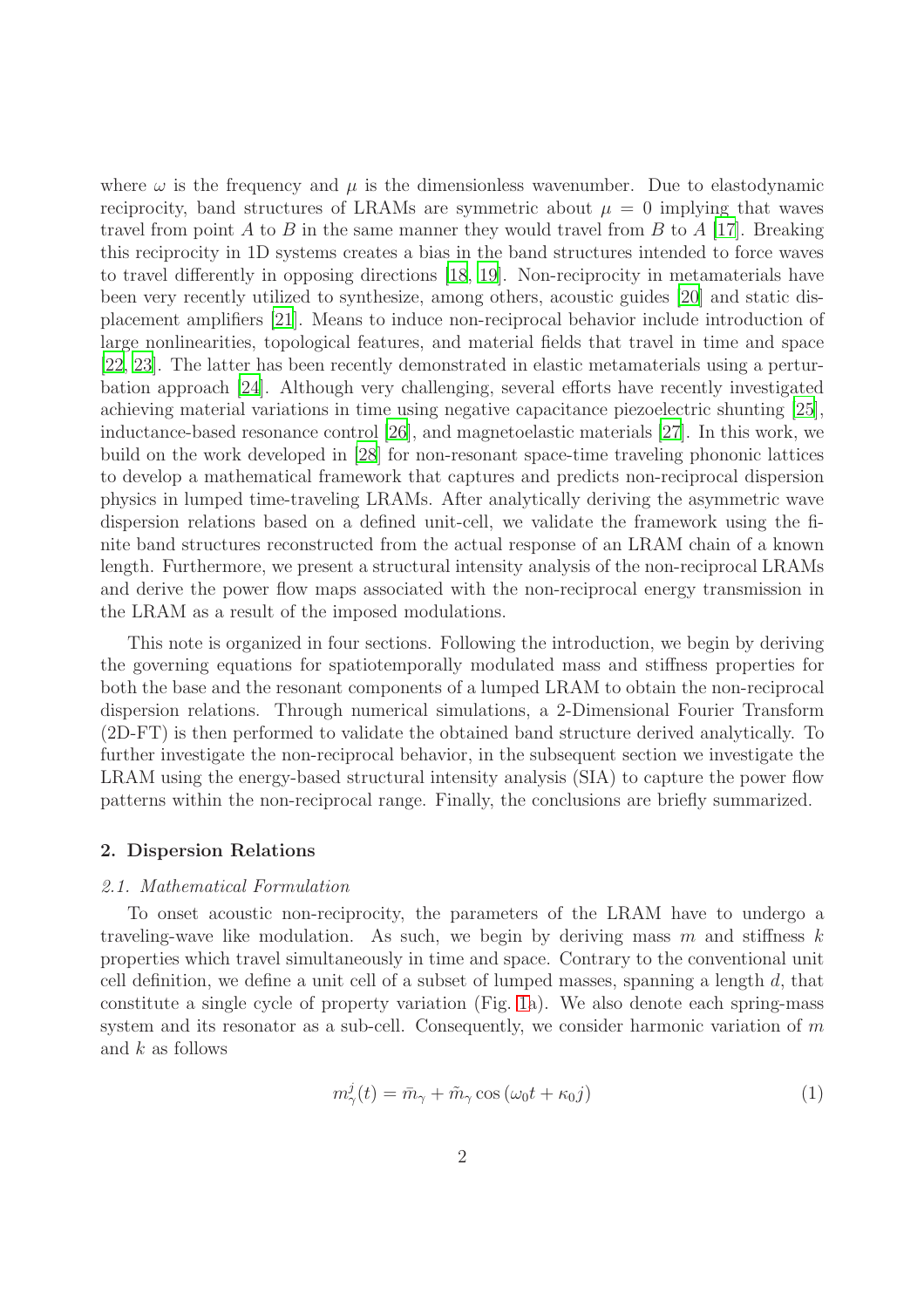

<span id="page-2-0"></span>Figure 1: (a) Lumped realization of a locally resonant acoustic metamaterial (LRAM) and (b) mass and stiffness modulation profile within a unit cell (bottom)

$$
k_{\gamma}^{j}(t) = \bar{k}_{\gamma} + \tilde{k}_{\gamma} \cos(\omega_{0} t + \kappa_{0} j)
$$
\n(2)

where, as depicted in Fig. [1b](#page-2-0),  $j = 1, \ldots, J$  is the sub-cell index and J is the total number of sub-cells within a unit cell. Also  $\gamma = a, b$  refers to the base masses and local resonators, respectively.  $\bar{k}_{\gamma}$  and  $\bar{m}_{\gamma}$  are the average values of both variations while  $\bar{k}_{\gamma}$  and  $\tilde{m}_{\gamma}$  are the oscillatory components. Further,  $\omega_0$  and  $\kappa_0 = 2\pi/J$  represent the temporal and spatial modulation frequencies. In practice, such modulations can be physically realized via piezo-electric or magnetoelastic actuation [\[29](#page-10-16)]. Equations governing the motion of the  $j<sup>th</sup>$  sub-cell can be derived as

$$
m_a^j \ddot{u}_a^j + (k_a^j + k_a^{j+1})u_a^j - k_a^j u_a^{j-1} - k_a^{j+1} u_a^{j+1} + k_b^j (u_a^j - u_b^j) = 0 \tag{3}
$$

$$
m_b^j \ddot{u}_b^j + k_b^j (u_b^j - u_a^j) = 0
$$
\n(4)

where  $u_a^j$  and  $u_b^j$  $b<sub>b</sub>$  denote the base mass and resonator displacements, respectively. Using the Floquet-Bloch theorem [\[30,](#page-10-17) [31\]](#page-10-18), and exploiting the LRAM's periodicity, the unit cell displacement can be related to its adjacent ones via  $u_{\gamma}^{J+1} = u_{\gamma}^1 e^{-i\mu}$  and  $u_{\gamma}^0 = u_{\gamma}^J e^{i\mu}$ , where i is the imaginary unit. Upon establishing periodic boundary conditions, the motion equations of the entire cell can be represented in compact matrix notation as

<span id="page-2-2"></span>
$$
\mathbf{M}(t)\ddot{\mathbf{u}} + \mathbf{K}(t,\mu)\mathbf{u} = \mathbf{0}
$$
\n(5)

where  $\mathbf{u} = \{u_a^1, u_a^2, \dots, u_a^J | u_b^1, u_b^2, \dots, u_b^J\}^T$  is the displacement field, and  $\mathbf{K}(t, \mu)$  and  $\mathbf{M}(t)$ are the unit cell stiffness and mass matrices. Being periodic functions of time, both K and M can be expanded using a complex Fourier series as follows

<span id="page-2-1"></span>
$$
\mathbf{M}(t) = \sum_{p=-\infty}^{\infty} \hat{\mathbf{M}}_p e^{ip\omega_0 t}
$$
\n(6)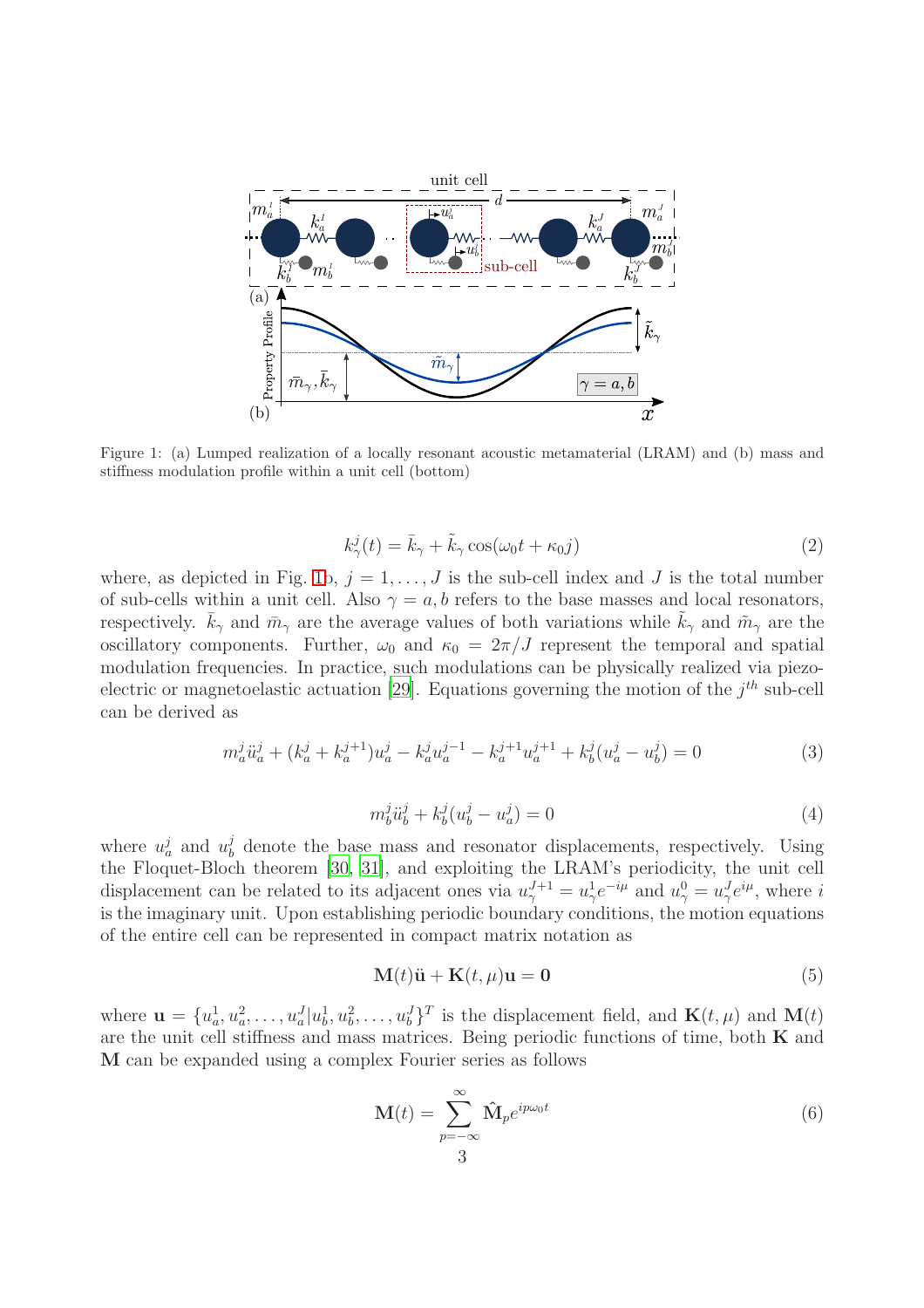$$
\mathbf{K}(t,\mu) = \sum_{p=-\infty}^{\infty} \hat{\mathbf{K}}_p e^{ip\omega_0 t}
$$
 (7)

<span id="page-3-0"></span>where  $\hat{\mathbf{M}}_p$  and  $\hat{\mathbf{K}}_p$  are the corresponding Fourier matrix coefficients. Henceforth, we assume a harmonic solution with a time-modulated amplitude of the following form

<span id="page-3-2"></span><span id="page-3-1"></span>
$$
\mathbf{u} = e^{i\omega t} \sum_{n=-\infty}^{\infty} \hat{\mathbf{u}}_n e^{in\omega_0 t}
$$
 (8)

where  $\hat{\mathbf{u}}_n$  is the  $n^{th}$  vector of displacement amplitudes. Substituting Eqs. [\(6\)](#page-2-1), [\(7\)](#page-3-0), and [\(8\)](#page-3-1) into [\(5\)](#page-2-2), and employing harmonic function orthogonality, we obtain

$$
\sum_{n=-N}^{N} \left( \mathbf{A}_{s,n}^{(2)} \omega^2 + \mathbf{A}_{s,n}^{(1)} \omega + \mathbf{A}_{s,n}^{(0)} \right) \hat{\mathbf{u}}_n = \mathbf{0}
$$
\n(9)

in which  $N$  is the truncated limit of the infinite series and  $s$  is an arbitrary integer within the interval  $[-N, N]$ .  $\mathbf{A}_{s,n}^{(q)}$ , with  $q = 0, 1, 2$ , is a  $2J \times 2J$  matrix for any s and n combination. It is defined as

$$
\mathbf{A}_{s,n}^{(0)} = n^2 \omega_0^2 \mathbf{\hat{M}}_{s-n} - \mathbf{\hat{K}}_{s-n}
$$
\n(10)

$$
\mathbf{A}_{s,n}^{(1)} = 2n\omega_0 \mathbf{\hat{M}}_{s-n} \tag{11}
$$

<span id="page-3-4"></span>
$$
\mathbf{A}_{s,n}^{(2)} = \mathbf{\hat{M}}_{s-n} \tag{12}
$$

<span id="page-3-3"></span>Eqs. [\(9\)](#page-3-2) through [\(12\)](#page-3-3) can be combined into a quadratic eigenvalue problem [\[32](#page-10-19)]

$$
\left(\Phi_2\omega^2 + \Phi_1\omega + \Phi_0\right)\hat{\mathbf{U}} = 0\tag{13}
$$

where the new vector  $\hat{\mathbf{U}}$  is obtained by stacking all  $\hat{\mathbf{u}}_n$  for  $n = -N$  to N sequentially. The block matrix  $\Phi_{\mathbf{q}}$  is of size  $2J(2N+1) \times 2J(2N+1)$  and each of its elements is a sub-matrix defined by

$$
\Phi_{\mathbf{q}}(s,n) = \mathbf{A}_{s,n}^{(q)} \tag{14}
$$

Eq. [\(13\)](#page-3-4) requires the matrix multiplied by  $\hat{U}$  to be singular in order to yield a non-trivial solution, which describes the acoustic wave dispersion in the LRAM lattice. If an index p is defined such that  $p = s - n$ , explicit forms of  $\mathbf{\hat{M}}_p$  and  $\mathbf{\hat{K}}_p$ , which constitute  $\mathbf{A}_{s,n}^{(q)}$ , can be found as

$$
\hat{\mathbf{M}}_p = \begin{bmatrix} \mathbf{M}_a^p & \mathbf{0} \\ \mathbf{0} & \mathbf{M}_b^p \end{bmatrix} \tag{15}
$$

$$
\hat{\mathbf{K}}_p = \begin{bmatrix} \mathbf{K}_a^p + \mathbf{K}_b^p & -\mathbf{K}_b^p \\ -\mathbf{K}_b^p & \mathbf{K}_b^p \end{bmatrix} \tag{16}
$$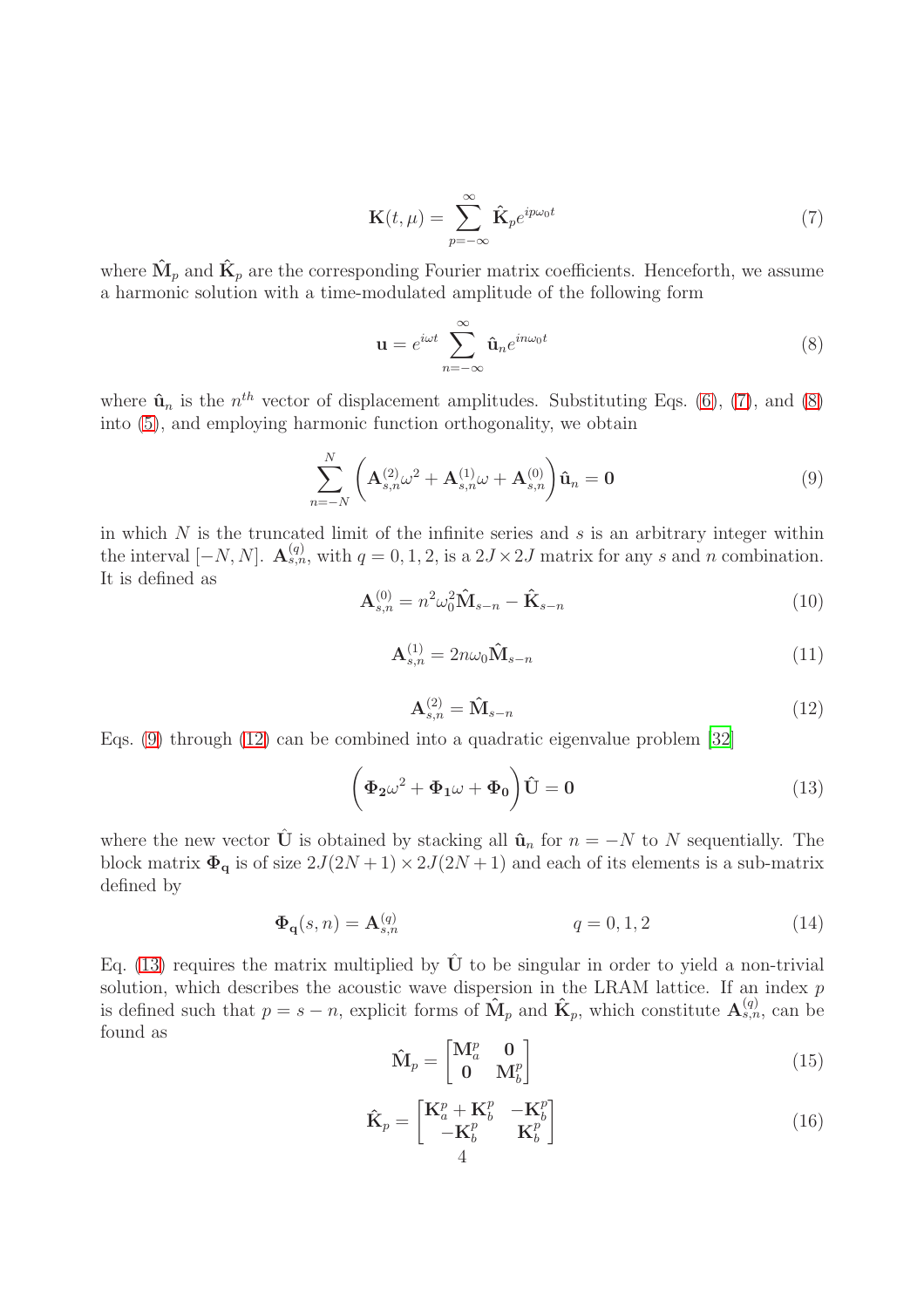such that

$$
\hat{\mathbf{M}}_{\gamma}^{p} = \left( \bar{m}_{\gamma} \delta_{p,0} + \frac{\tilde{m}_{\gamma}}{2} (\delta_{p,-1} e^{i\kappa_0 j} + \delta_{p,1} e^{-i\kappa_0 j}) \right) \odot \mathbf{I}
$$
\n(17)

$$
\hat{\mathbf{K}}_b^p = \left(\bar{k}_b \delta_{p,0} + \frac{\tilde{k}_b}{2} (\delta_{p,-1} e^{i\kappa_0 j} + \delta_{p,1} e^{-i\kappa_0 j})\right) \odot \mathbf{I}
$$
\n(18)

$$
\hat{\mathbf{K}}_a^p = \bar{k}_a \delta_{p,0} \Psi_0 + \frac{\tilde{k}_a}{2} (\delta_{p,-1} \Psi_{-1} + \delta_{p,1} \Psi_{+1})
$$
\n(19)

where I is the identity matrix and  $\odot$  denotes element-wise multiplication. The definitions of  $\Psi_{+1}$ ,  $\Psi_{-1}$  and  $\Psi_0$  are given by

$$
\Psi_{\ell} = \begin{bmatrix} \psi_1^{\ell} + \psi_2^{\ell} & -\psi_2^{\ell} & -\psi_3^{\ell} \\ -\psi_2^{\ell} & \psi_2^{\ell} + \psi_3^{\ell} & -\psi_3^{\ell} \\ \vdots & \vdots & \ddots & \vdots \\ -\psi_1^{\ell} e^{-i\mu} & -\psi_J^{\ell} & \psi_J^{\ell} + \psi_1^{\ell} \end{bmatrix}
$$
(20)

where  $\psi_j^{\ell} = e^{-i\ell\kappa_0 j}$  and  $\ell = -1, 0, 1$ .

# 2.2. Numerical Validation

To validate the derived dispersion relations, we performed a transient numerical simulation of a spatiotemporally modulated LRAM using the following parameters:  $\bar{m}_a = \bar{m}_b =$  $\bar{k}_a = \bar{k}_b = 1$ ,  $\tilde{m}_a = \tilde{m}_b = k_a = k_b = 0.3$ ,  $J = 3$  and  $\omega_0 = 0.2$ . The analysis is carried out on a sufficiently large lattice consisting of 305 sub-cells. The LRAM is excited precisely at its mid-span to avoid anomalies associated with lattice asymmetry that can influence results. Dispersion contours constructed from the response of the finite LRAM can be evaluated using a discrete variant of the conventional 2D-FT [\[33](#page-10-20)] given by

$$
U(\mu,\omega) = \frac{d}{J} \sum_{(j)} e^{i\mu x_j} \int_{-\infty}^{\infty} e^{-i\omega t} u(j,t) dt
$$
 (21)

where  $x_j$  is the position of each sub-cell with respect to the global coordinate system. The approach uses the numerical response of an LRAM subject to a broadband transient wavepacket to excite the entire frequency range of interest. During which, the resultant displacement field is recorded for windowed time and space. The results are given in Fig. [2](#page-5-0) for an unmodulated (i.e.  $\tilde{k}_a = \tilde{k}_b = \tilde{m}_a = \tilde{m}_b = 0$ ), spatially modulated (i.e.  $\omega_0 = 0$ ), and a spatiotemporally modulated LRAM, and are compared to band structures computed from the derived dispersion relations. The unmodulated case (with  $J = 1$ ) serves as a benchmark and shows a traditional band structure of a locally resonant acoustic metamaterial [\[5](#page-9-4)]. The presence of the resonators splits the structure into two dispersive branches, an acoustic (lower) branch and an optic (upper) branch depicting the two possible oscillation modes, with a band gap (approximately spanning  $0.874 < \omega < 1.414$ ) in between.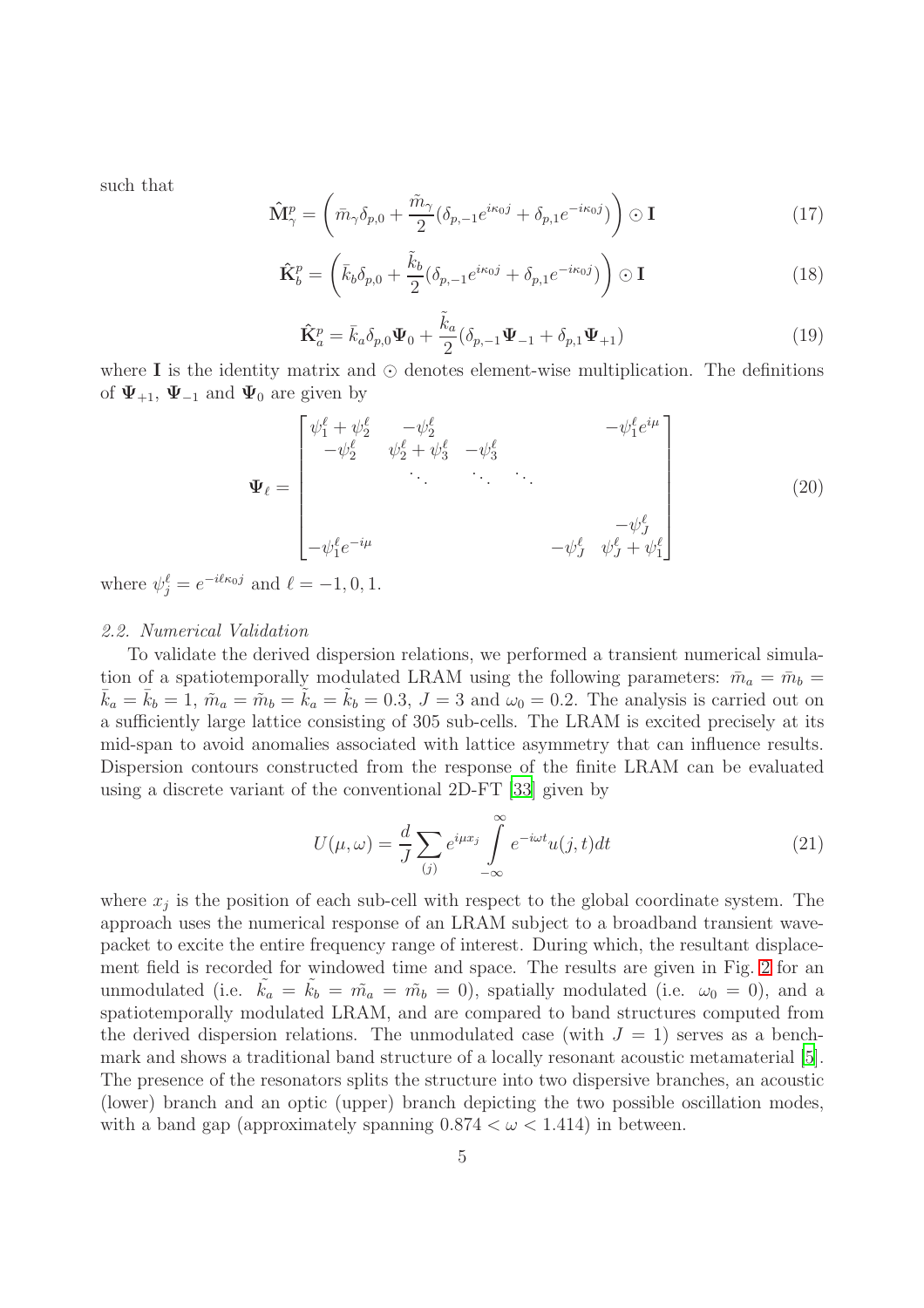

<span id="page-5-0"></span>Figure 2: Dispersion bands from Eq. [\(13\)](#page-3-4) (black lines) and by using a 2D-FT of the time-domain response (contours). Shaded regions indicate forward (purple) and backward (grey) band gap ranges. Results shown are for (a) An unmodulated LRAM with  $J = 1$ . (b) Spatially modulated LRAM with  $\omega_0 = 0, J = 3$ . (c) Spatio-temporally modulated LRAM metamaterial with  $\omega_0 = 0.2$ ,  $J = 3$ .

Upon applying a spatial modulation to the LRAM parameters, two new band gaps (shaded areas in Fig. [2b](#page-5-0)) emerge by breaking-up both the acoustic and optic branches. Acoustic reciprocity is, however, fully maintained and the newly emerging band gaps spread across the entire wavenumber space. With temporal modulation added, the width (frequency range) of the band gaps remains almost unchanged but they shear and eventually separate at the wavenumber origin  $\mu = 0$ . The split-up band gaps yield one way propagation structures at their respective frequencies. Depending on the latter, the LRAM can act as a forwardor backward-only diode for incident excitations. It is worth noting that not all the analytically computed dispersion branches appear in the 2D-FT contours. This has been similarly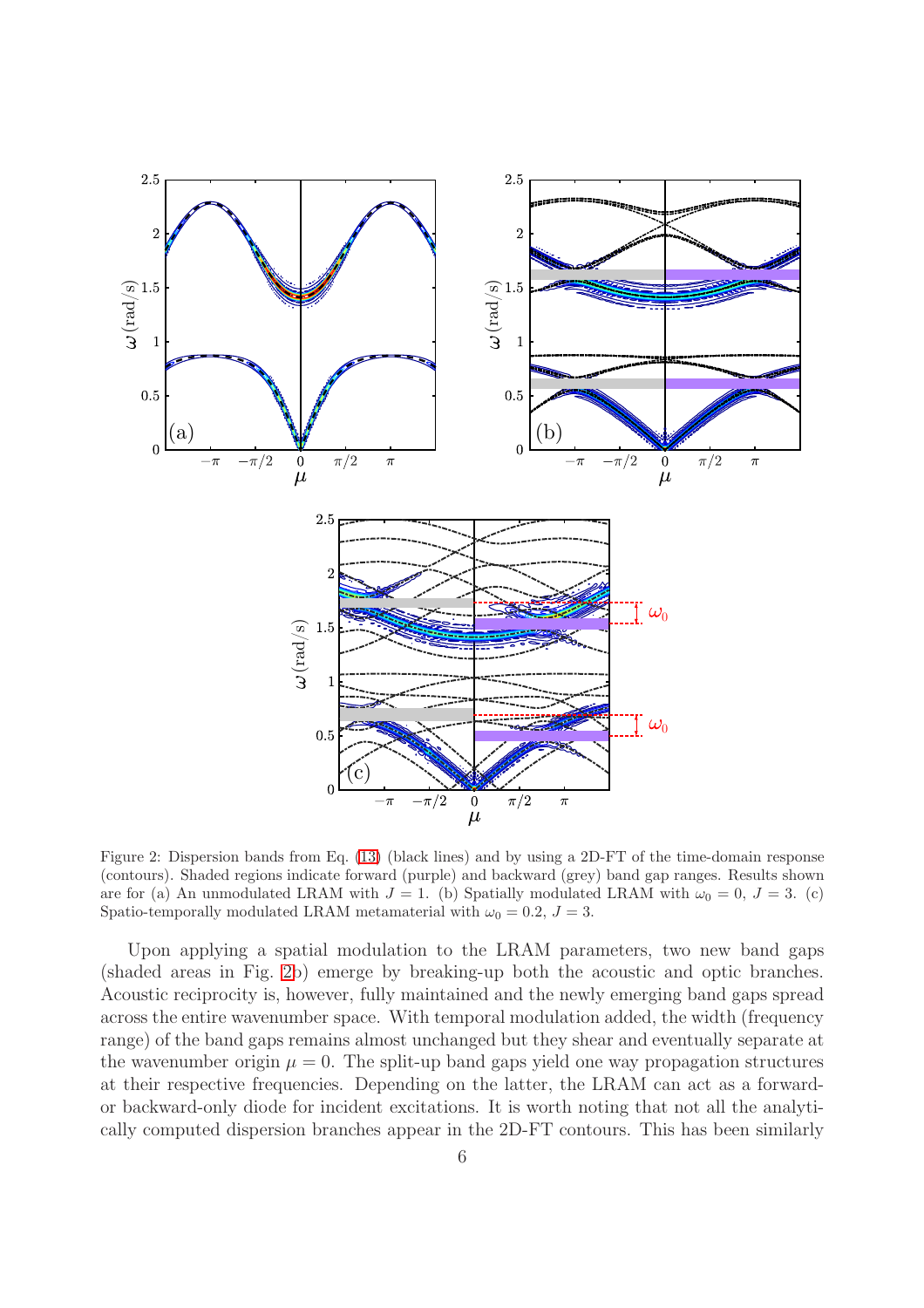reported in modulated phononic crystals where an eigenvector-based weighting factor was used to filter out redundant branches [\[28](#page-10-15)]. The choice of the modulation frequency depends on the desired magnitude of disparity between the forward and the backward band gaps. A gradual increase in  $\omega_0$  results in a larger separation of the non-reciprocal band gaps as shown in the optic branch displayed in Figure [3a](#page-6-0) for  $\omega_0 = 0.1, 0.2,$  and 0.3. While the frequency shift between the two opened band gaps remains equal to  $\omega_0$ , a decrease in the forward band gap frequency and an increase in the backward band gap frequency take place. As a consequence, the split of the dispersion branch which onsets the non-reciprocal behavior shifts to a slightly larger wavelength for the forward mode and to a smaller wavelength for the backward mode as evident in the same figure. With that in mind, it is necessary to avoid large increases in the modulation frequency  $\omega_0$  which risk the possibility of discontinuities and time-growing waves that are associated with unstable interactions between propagating waves and the imposed modulations in time-space periodic media as outlined in [\[34](#page-10-21), [35](#page-10-22)]. Such effects can render the effort to establish an observable non-reciprocal behavior futile. This is also shown in Figure [3b](#page-6-0) when the modulation frequency matches the local resonance of the unmodulated system.



<span id="page-6-0"></span>Figure 3: (a) Optic dispersion branch of the spatiotemporally modulated LRAM at  $\omega_0 = 0.1$ , 0.2, and 0.3 (arrows mark the ranges of the emergent non-reciprocal band gaps). (b) Full dispersion diagram at  $\omega_0 = 1$ 

Fig. [4](#page-7-0) shows all the preceding features via the time-response of the LRAM's displacement field at different spatial locations along its length L. The LRAMs here are excited at their mid-point with a narrow band excitation centered around a frequency  $\omega_c$  to illustrate forward and backward propagating modes.

## 3. Power Flow Analysis

To further illustrate the non-reciprocity of the LRAM, a structural intensity analysis (SIA) is exercised to provide visual snapshots of power flow in the modulated lattice at different time instants. In the x-direction, the complex transmitted power  $P(t)$  is calculated as a function of the internal forces  $N_x(t)$  and the velocity vector  $\dot{u}_x(t)$  using [\[36](#page-10-23), [37\]](#page-11-0)

$$
P(t) = -N_x(t)\dot{u}_x(t) \tag{22}
$$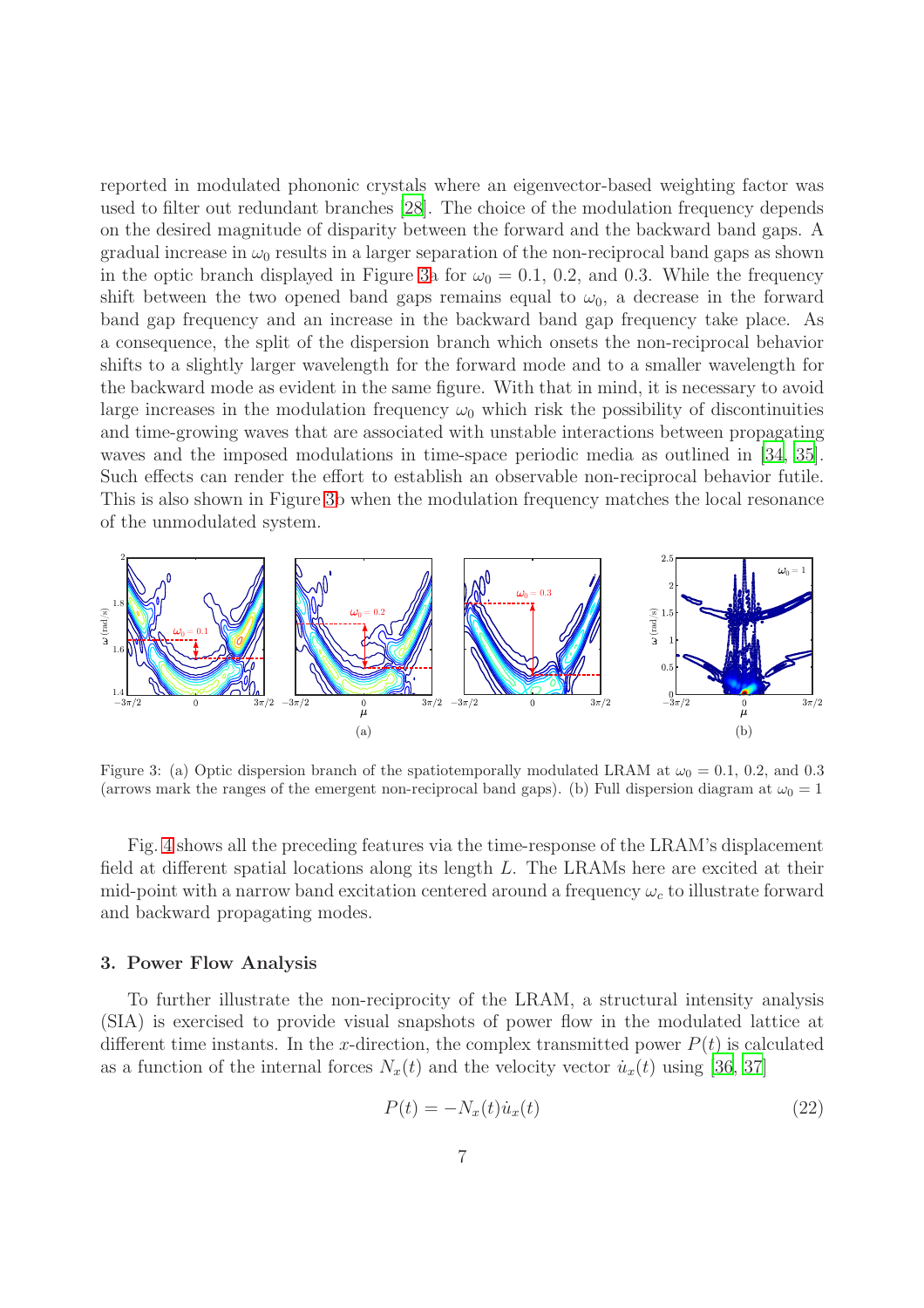

<span id="page-7-0"></span>Figure 4: Time-response of the LRAM's displacement field at different spatial locations: (a) An unmodulated LRAM, (b) Spatially modulated LRAM excited at  $\omega_c = 0.58$  and (c) Spatiotemporally modulated LRAM excited at  $\omega_c = 0.5$ 

and has been recently reported as an effective measure of energy attenuation in local resonance band gaps of LRAMs [\[38,](#page-11-1) [39](#page-11-2)]. The SIA is carried out on three cases of the considered LRAM: Case 1: An LRAM with no modulation. Cases 2 and 3: A spatiotemporally modulated LRAM with the same modulation parameters used to generate the dispersion bands. Similar to Fig. [4,](#page-7-0) the LRAMs are excited at the mid-span with a narrow band excitation centered around a frequency  $\omega_c$ . In the second case,  $\omega_c$  is outside the one-way band gaps observed in Fig. [2,](#page-5-0) while it lies within it in the third case.

The computed power flow diagrams are shown in Figs. [5](#page-8-0) and [6](#page-8-1) using a *quiver* representation in which the power flow variation along the length of the LRAM is given as arrows that capture the direction and magnitude (arrowhead height) of P. Excitation source is marked by a red circular dot at the lattice's mid-point and the variations are plotted at three different time instants. The diagrams demonstrate the flow of the energy packet (emerging from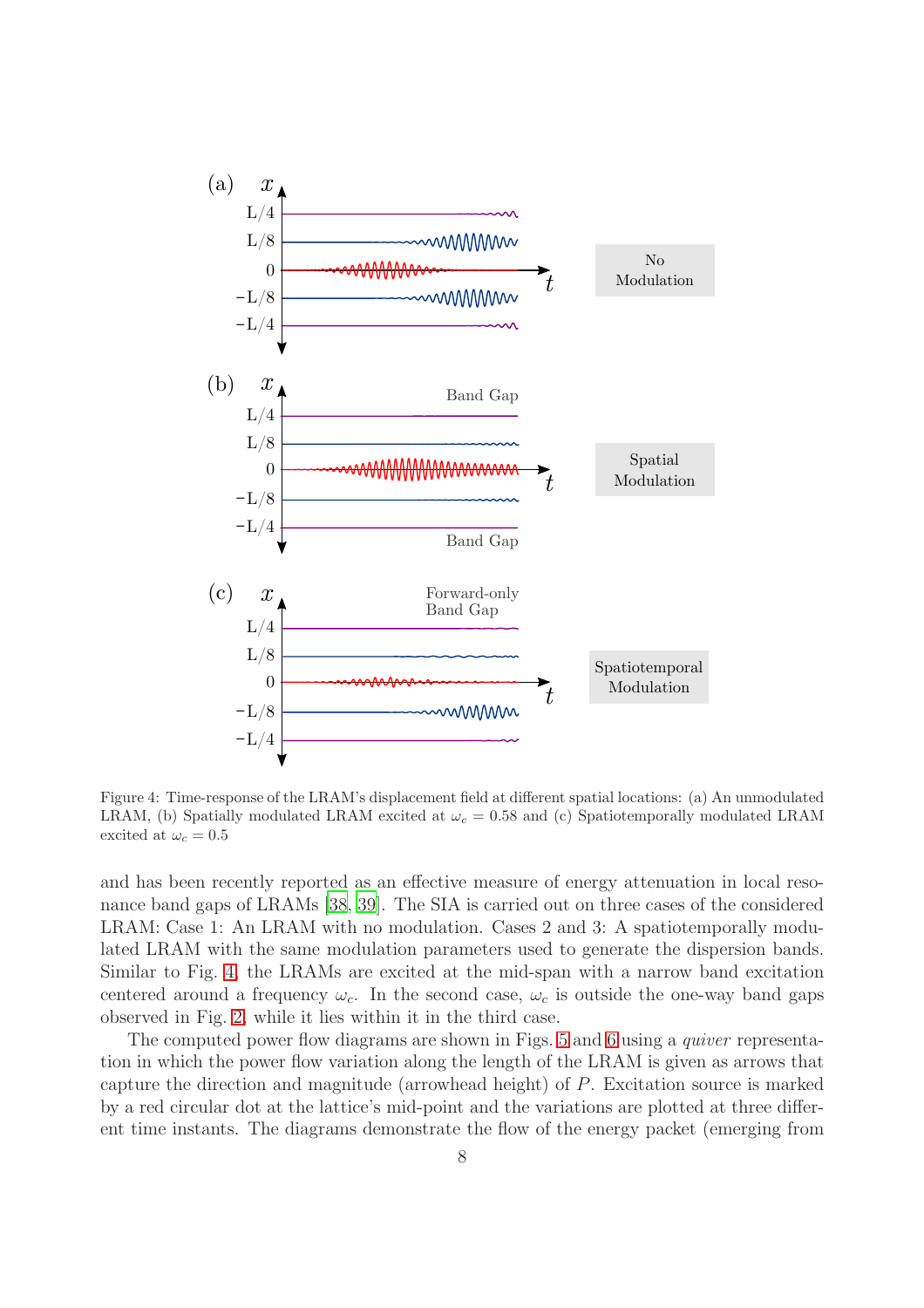

<span id="page-8-0"></span>Figure 5: Transient power flow in the unmodulated LRAMs at 80, 240, and 400 seconds (Excitation frequency is  $\omega_c = 0.5$  and circular dots mark excitation location)

the excitation location) as it travels along the length of the LRAM lattice in both directions. In the unmodulated case (Fig. [5\)](#page-8-0), the packet travels symmetrically in both directions about the LRAM's origin demonstrating, as expected, full acoustic reciprocity. At all three time instants shown,  $P(x)$  and  $P(-x)$  are identical at any arbitrary location along the length L. Further, the excitation applied (at  $\omega_c = 0.5$ ) does not coincide with the local resonance band gap, as can be verified from Fig. [2a](#page-5-0), and as a result power flows freely to both ends of the LRAM. In the spatiotemporally modulated LRAMs, cases 2 and 3, non-reciprocal power flow is evidently observed. In the upper row of Fig. [6,](#page-8-1) P flows asymmetrically about the origin and attenuates faster on the forward propagation side. Due to the space-time parameter modulations, the energy packet emerging from the excitation at  $x = 0$  effectively sees two different mediums on both sides at each time instant of the transient simulation. Finally, in case 3, the central frequency of the exciting force ( $\omega_c = 0.5$ ) hits a band gap in the lower (acoustic) positive dispersion branch and consequently exhibits a forward-only band gap which is clearly picked up by the power flow diagrams displayed in the bottom row of Fig. [6.](#page-8-1)



<span id="page-8-1"></span>Figure 6: Transient power flow in the modulated LRAMs at 80, 240, and 400 seconds. Upper row: Spatiotemporally modulated and excited at  $\omega_c = 0.25$ . Bottom row: Spatiotemporally modulated and excited at  $\omega_c = 0.5$  (circular dots mark excitation location)

## 4. Conclusions

In conclusion, the analytical dispersion relations have been derived for a locally resonant acoustic metamaterial (LRAM) exhibiting traveling-wave-like modulations of both the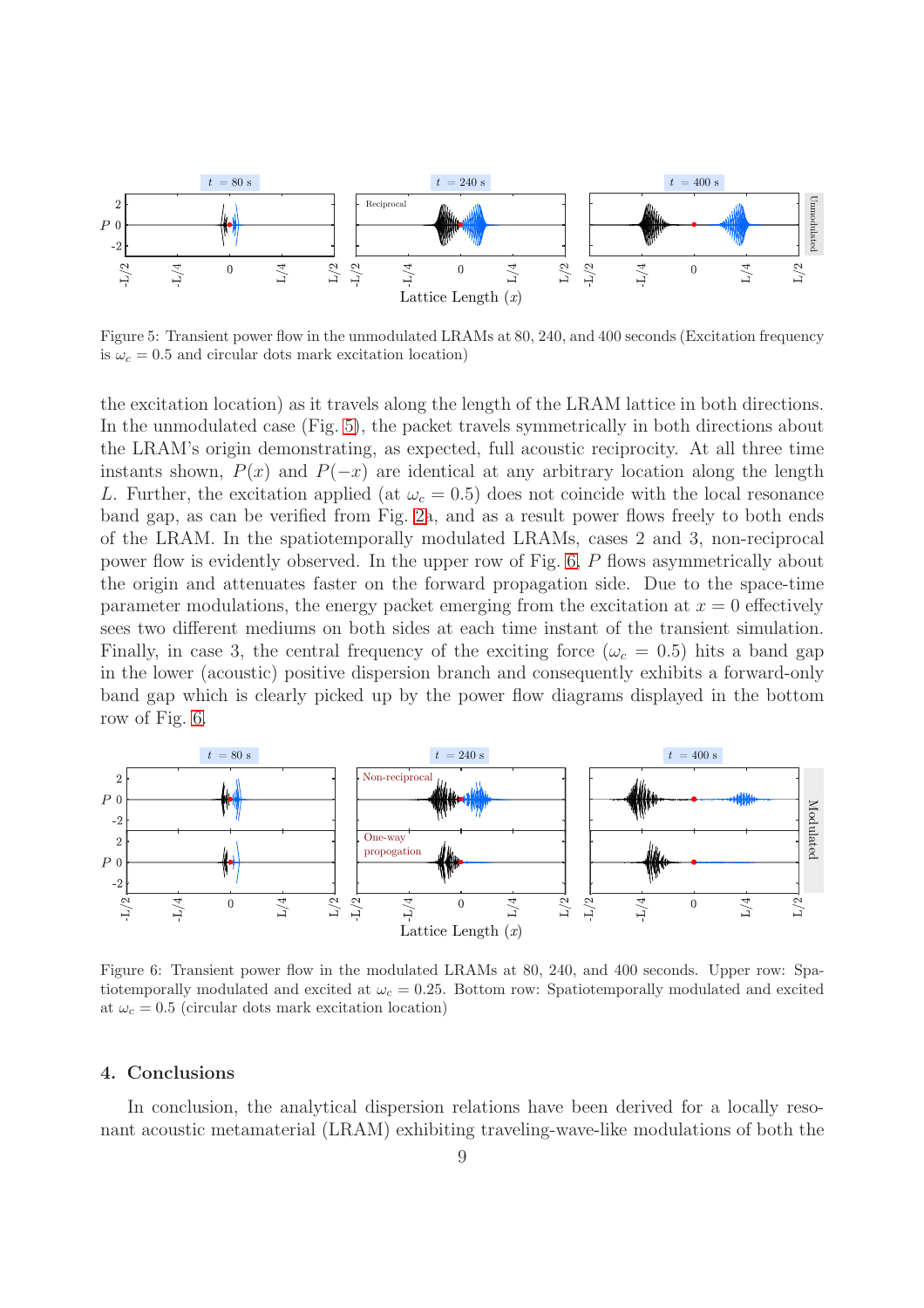mass and stiffness properties. The dispersion curves were used to characterize the emergent non-reciprocal dispersion patterns in the media of such systems. It was shown that the dispersion bias as a result of the parameter modulation can onset intriguing features in the LRAM bands, including loss of parity and asymmetric dispersion about the wave vector origin, as well as break-up of both the acoustic (lower) and optic (upper) dispersion branches yielding forward- (or backward-) only local resonance band gaps. The presented mathematical framework was verified using dispersion contours constructed from the transient response of finite LRAMs under different excitations using a Fourier-transform based approach. Furthermore, using a structural intensity analysis (SIA), the non-reciprocal behavior was validated and the power flow diagrams in the modulated time-traveling LRAMs were shown to capture the evolution of non-reciprocal energy transmission patterns. Since LRAMs are sub-wavelength systems, such findings can be used to instigate a new class of low-frequency structures that can yield non-reciprocal properties at moderate size scales.

### Acknowledgments

This work was partially supported by the US National Science Foundation under CMMI award 1647744.

## References

- <span id="page-9-0"></span>[1] F. Pai, G. Huang, Theory and Design of Acoustic Metamaterials, the International Society for Optics and Photonics (SPIE), 2015.
- <span id="page-9-1"></span>[2] P. A. Deymier, Acoustic metamaterials and phononic crystals, Vol. 173, Springer Science, 2013.
- <span id="page-9-2"></span>[3] M. I. Hussein, M. J. Leamy, M. Ruzzene, Dynamics of Phononic Materials and Structures: Historical Origins, Recent Progress, and Future Outlook, Applied Mechanics Reviews 66 (4) (2014) 040802. [doi:10.1115/1.4026911](http://dx.doi.org/10.1115/1.4026911).
- <span id="page-9-3"></span>[4] Z. Liu, X. Zhang, Y. Mao, Y. Zhu, Z. Yang, C. T. Chan, P. Sheng, Locally resonant sonic materials, Science 289 (5485) (2000) 1734–1736.
- <span id="page-9-4"></span>[5] H. H. Huang, C. T. Sun, G. L. Huang, On the negative effective mass density in acoustic metamaterials, International Journal of Engineering Science 47 (4) (2009) 610–617.
- <span id="page-9-5"></span>[6] H. H. Huang, C. T. Sun, A study of band-gap phenomena of two locally resonant acoustic metamaterials, Proceedings of the Institution of Mechanical Engineers, Part N: Journal of Nanoengineering and Nanosystems (2011) 1740349911409981.
- <span id="page-9-6"></span>[7] G. L. Huang, C. T. Sun, Band Gaps in a Multiresonator Acoustic Metamaterial, Journal of Vibration and Acoustics 132 (3) (2010) 031003. [doi:10.1115/1.4000784](http://dx.doi.org/10.1115/1.4000784).
- <span id="page-9-7"></span>[8] P. F. Pai, Metamaterial-based Broadband Elastic Wave Absorber, Journal of Intelligent Material Systems and Structures 21 (5) (2010) 517–528. [doi:10.1177/1045389X09359436](http://dx.doi.org/10.1177/1045389X09359436).
- <span id="page-9-8"></span>[9] Y. Xiao, J. Wen, X. Wen, Longitudinal wave band gaps in metamaterial-based elastic rods containing multi-degree-of-freedom resonators, New Journal of Physics 14 (3) (2012) 033042.
- <span id="page-9-9"></span>[10] H. Sun, X. Du, P. F. Pai, Theory of metamaterial beams for broadband vibration absorption, Journal of Intelligent Material Systems and Structures 21 (11) (2010) 1085–1101.
- <span id="page-9-10"></span>[11] M. Nouh, O. Aldraihem, A. Baz, Vibration Characteristics of Metamaterial Beams With Periodic Local Resonances, Journal of Vibration and Acoustics 136 (6) (2014) 61012. [doi:10.1115/1.4028453](http://dx.doi.org/10.1115/1.4028453).
- <span id="page-9-11"></span>[12] Y. Xiao, J. Wen, D. Yu, X. Wen, Flexural wave propagation in beams with periodically attached vibration absorbers: band-gap behavior and band formation mechanisms, Journal of Sound and Vibration 332 (4) (2013) 867–893.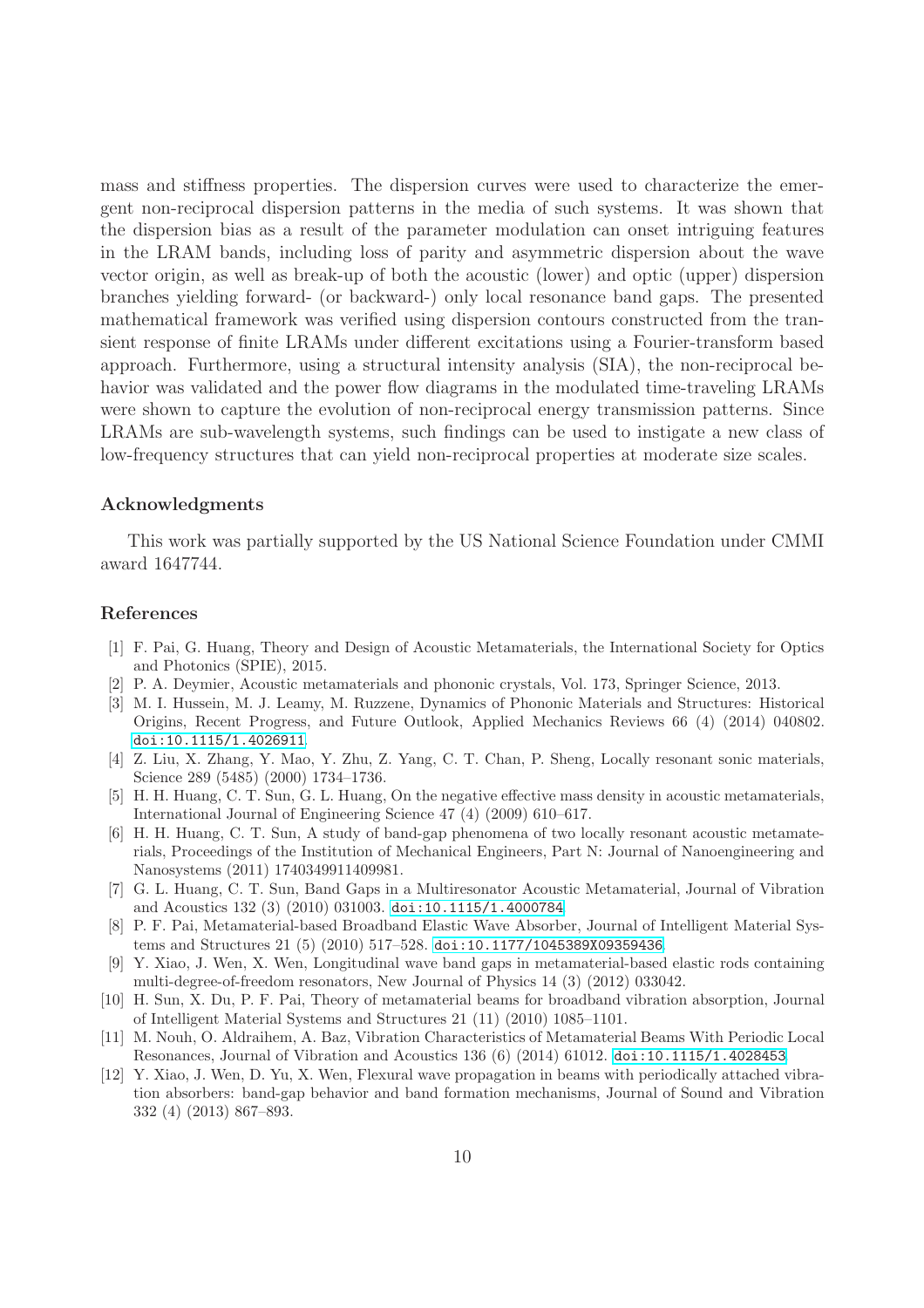- <span id="page-10-0"></span>[13] R. Zhu, X. Liu, G. Hu, C. Sun, G. Huang, A chiral elastic metamaterial beam for broadband vibration suppression, Journal of Sound and Vibration 333 (10) (2014) 2759–2773. [doi:10.1016/j.jsv.2014.01.009](http://dx.doi.org/10.1016/j.jsv.2014.01.009).
- <span id="page-10-1"></span>[14] A. Krushynska, V. Kouznetsova, M. Geers, Towards optimal design of locally resonant acoustic metamaterials, Journal of the Mechanics and Physics of Solids 71 (2014) 179–196.
- <span id="page-10-2"></span>[15] Y. Wang, Y. Wang, Complete bandgaps in two-dimensional phononic crystal slabs with resonators, Journal of Applied Physics 114 (4) (2013) 043509.
- <span id="page-10-3"></span>[16] M. Nouh, O. Aldraihem, A. Baz, Wave propagation in metamaterial plates with periodic local resonances, Journal of Sound and Vibration 341 (2015) 53–73. [doi:10.1016/j.jsv.2014.12.030](http://dx.doi.org/10.1016/j.jsv.2014.12.030).
- <span id="page-10-4"></span>[17] J. D. Achenbach, Reciprocity in elastodynamics, Cambridge University Press, 2003.
- <span id="page-10-5"></span>[18] M. B. Zanjani, A. R. Davoyan, A. M. Mahmoud, N. Engheta, J. R. Lukes, One-way phonon isolation in acoustic waveguides, Applied Physics Letters 104 (8) (2014) 081905.
- <span id="page-10-6"></span>[19] N. Swinteck, S. Matsuo, K. Runge, J. Vasseur, P. Lucas, P. Deymier, Bulk elastic waves with unidirectional backscattering-immune topological states in a time-dependent superlattice, Journal of Applied Physics 118 (6) (2015) 063103.
- <span id="page-10-7"></span>[20] R. Fleury, D. Sounas, M. R. Haberman, A. Alù, Nonreciprocal acoustics, Acoustics Today 11 (EPFL-ARTICLE-223074) (2015) 14–21.
- <span id="page-10-8"></span>[21] C. Coulais, D. Sounas, A. Alù, Static non-reciprocity in mechanical metamaterials, Nature 542 (7642) (2017) 461–464.
- <span id="page-10-9"></span>[22] B. I. Popa, S. A. Cummer, Non-reciprocal and highly nonlinear active acoustic metamaterials, Nature communications 5 (2014) 3398.
- <span id="page-10-10"></span>[23] G. Trainiti, M. Ruzzene, Non-reciprocal elastic wave propagation in spatiotemporal periodic structures, New Journal of Physics 18 (8) (2016) 083047.
- <span id="page-10-11"></span>[24] H. Nassar, H. Chen, A. Norris, M. Haberman, G. Huang, Non-reciprocal wave propagation in modulated elastic metamaterials, in: Proc. R. Soc. A, Vol. 473, The Royal Society, 2017, p. 20170188.
- <span id="page-10-12"></span>[25] M. Ruzzene, G. Trainiti, On time-dependence of mechanical metamaterials properties, The Journal of the Acoustical Society of America 142 (4) (2017) 2548–2548.
- <span id="page-10-13"></span>[26] D. Cardella, P. Celli, S. Gonella, Manipulating waves by distilling frequencies: a tunable shunt-enabled rainbow trap, Smart Materials and Structures 25 (8) (2016) 085017.
- <span id="page-10-14"></span>[27] M. H. Ansari, M. A. Attarzadeh, M. Nouh, M. A. Karami, Application of magnetoelastic materials in spatiotemporally modulated phononic crystals for nonreciprocal wave propagation, Smart Materials and Structures 27 (1) (2017) 015030.
- <span id="page-10-15"></span>[28] J. Vila, R. K. Pal, M. Ruzzene, G. Trainiti, A bloch-based procedure for dispersion analysis of lattices with periodic time-varying properties, Journal of Sound and Vibration 406 (2017) 363 – 377. [doi:https://doi.org/10.1016/j.jsv.2017.06.011](http://dx.doi.org/https://doi.org/10.1016/j.jsv.2017.06.011).
- <span id="page-10-16"></span>[29] M. Ansari, M. A. Karami, Analyzing the frequency band gap in functionally graded materials with harmonically varying material properties, in: SPIE Smart Structures and Materials+ Nondestructive Evaluation and Health Monitoring, International Society for Optics and Photonics, 2017, pp. 101701J– 101701J.
- <span id="page-10-17"></span>[30] F. Bloch, Über die Quantenmechanik der Elektronen in Kristallgittern, Zeitschrift für Physik 52 (7) (1929) 555–600. [doi:10.1007/BF01339455](http://dx.doi.org/10.1007/BF01339455).
- <span id="page-10-18"></span>[31] J. C. Slater, Interaction of waves in crystals, Reviews of Modern Physics 30 (1) (1958) 197.
- <span id="page-10-19"></span>[32] M. Nouh, O. Aldraihem, A. Baz, Periodic metamaterial plates with smart tunable local resonators, Journal of Intelligent Material Systems and Structures 27 (13) (2016) 1829–1845.
- <span id="page-10-20"></span>[33] L. Airoldi, M. Ruzzene, Design of tunable acoustic metamaterials through periodic arrays of resonant shunted piezos, New Journal of Physics 13 (11) (2011) 113010.
- <span id="page-10-21"></span>[34] E. Cassedy, A. Oliner, Dispersion relations in time-space periodic media: Part istable interactions, Proceedings of the IEEE 51 (10) (1963) 1342–1359.
- <span id="page-10-22"></span>[35] E. Cassedy, Dispersion relations in time-space periodic media part iiunstable interactions, Proceedings of the IEEE 55 (7) (1967) 1154–1168.
- <span id="page-10-23"></span>[36] L. Gavrić, G. Pavić, A finite element method for computation of structural intensity by the normal